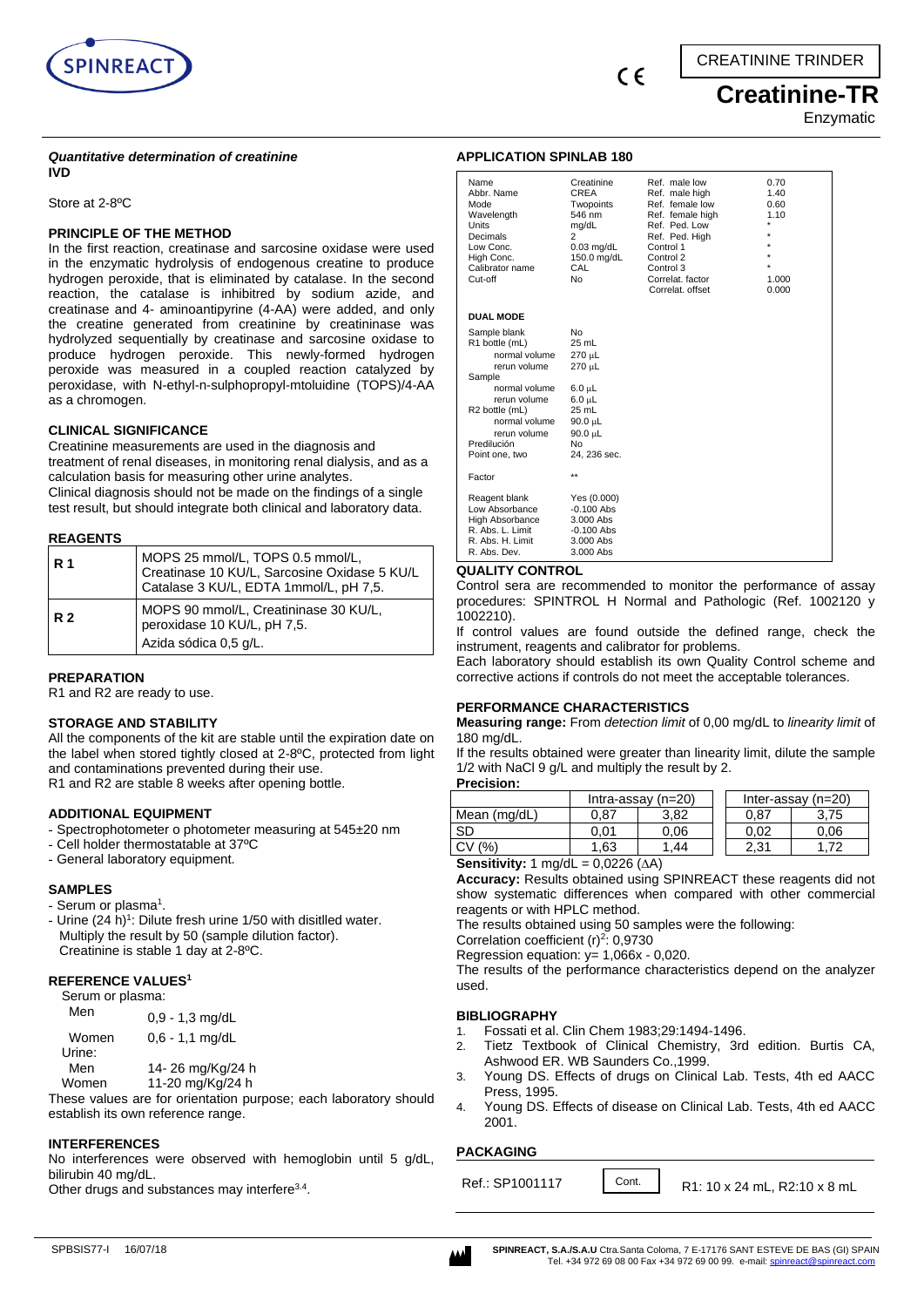

# **Creatinina-TR**

Enzimatico

#### *Determinación cuantitativa de creatinina*  **IVD**

Conservar a 2-8ºC

### **PRINCIPIO DEL MÉTODO**

En la primera reacción, se usa creatinasa y sarcosina oxidasa en la hidrólisis enzimática de la creatina endógena para producir peróxido de hidrógeno, el cual es eliminado por catalasa. En la segunda reacción, la catalasa es inhibida por la azida sódica, se añaden creatininasa y 4- aminoantipirina (4-AA), y únicamente la creatina generada a partir de la creatinina por la creatininasa se hidroliza secuencialmente por la creatinasa y sarcosina oxidasa, para producir peróxido de hidrógeno. Este nuevo peróxido de hidrógeno formado se mide en una reacción acoplada catalizada por la peroxidasa, con N-etil-n-sulfopropil-mtoluidina (TOPS)/4- AA como cromógeno.

### **SIGNIFICADO CLÍNICO**

Las medidas de creatinina se utilizan en la diagnóstico y tratamiento de enfermedades renales, en la supervisión de diálisis renal, y como base de cálculo para medir otros analitos de la orina.

El diagnóstico clínico debe realizarse teniendo en cuenta todos los datos clínicos y de laboratorio.

### **REACTIVOS**

| <b>R</b> 1 | MOPS 25 mmol/L, TOPS 0.5 mmol/L, Creatinasa<br>10 KU/L, Sarcosina Oxidasa 5 KU/L Catalasa 3<br>KU/L, EDTA 1mmol/L, pH 7,5. |
|------------|----------------------------------------------------------------------------------------------------------------------------|
| <b>R2</b>  | MOPS 90 mmol/L, Creatinasa 30 KU/L,<br>peroxidasa 10 KU/L, pH 7,5. Azida sódica 0,5 g/L.                                   |

### **PREPARACIÓN**

R1 y R2 están listos para su uso.

### **CONSERVACIÓN Y ESTABILIDAD**

Todos los componentes del kit son estables, hasta la fecha de caducidad indicada en la etiqueta, cuando se mantienen los frascos bien cerrados a 2-8ºC, protegidos de la luz y se evita su contaminación. No usar reactivos fuera de la fecha indicada. R1 y R2 son estables durante 8 semanas después de la apertura del bote.

### **MATERIAL ADICIONAL**

- Espectrofotómetro o fotómetro para lecturas a 545±20 nm
- Cubeta termostatizada a 37ºC
- Equipamiento habitual de laboratorio.

#### **MUESTRAS**

- Suero o plasma heparinizado<sup>1</sup>.
- Orina (24 h)<sup>1</sup>: Diluir la muestra al 1/50 con agua destilada. Multiplicar el factor por 50 (factor de dilución de la muestra). Estabilidad de la creatinina: al menos 24 horas a 2-8ºC.

#### **VALORES DE REFERENCIA<sup>1</sup>**

| Hombres           | $0,9 - 1,3$ mg/dL |
|-------------------|-------------------|
| Mujeres           | $0,6 - 1,1$ mg/dL |
| Orina:<br>Hombres | 14-26 mg/Kg/24 h  |
| <b>Mujeres</b>    | 11-20 mg/Kg/24 h  |

Estos valores son orientativos. Es recomendable que cada laboratorio establezca sus propios valores de referencia.

#### **INTERFERENCIAS**

No se observan interferencias con Hemoglobina hasta 5g/L, bilirrubina 40 mg/dL.

Otras drogas y substancias pueden interferir en la determinación de la creatinina<sup>3.4</sup>.

### **APLICACIÓN AL SPINLAB 180**

| Nombre<br>Nombre abreviado<br>Modo<br>Long. ondas<br>Unidades<br>Decimales<br>Conc. Inferior<br>Conc. Superior<br>Calibrador<br>Chequeo prozona                                                                          | Creatinina<br>CREA<br>Two points<br>546 nm<br>mg/dL<br>2<br>$0.03$ mg/dL<br>150.00 mg/dL<br>CAL<br>No          | Ref. Hombre Inf.<br>Ref. Hombre Sup.<br>Ref. Mujer Inf.<br>Ref. Mujer Sup.<br>Ref. Ped. Inf.<br>Ref. Ped. Sup.<br>Valor pánico bajo<br>Valor pánico alto<br>Control 1<br>Control 2<br>Control 3<br>Factor correl.<br>Offset de correl. | 0.70<br>1.40<br>0.60<br>1.10<br>٠<br>1.000<br>0.000 |
|--------------------------------------------------------------------------------------------------------------------------------------------------------------------------------------------------------------------------|----------------------------------------------------------------------------------------------------------------|----------------------------------------------------------------------------------------------------------------------------------------------------------------------------------------------------------------------------------------|-----------------------------------------------------|
| <b>MODO DUAL</b>                                                                                                                                                                                                         |                                                                                                                |                                                                                                                                                                                                                                        |                                                     |
| Blanco muestra<br>Frasco R1 (mL)<br>Vol. normal<br>Vol. repet.<br>Muestra<br>Vol. normal<br>Vol. repet.<br>Frasco R2 (mL)<br>Vol. normal<br>Vol. repet.<br>Predilución<br>Pendiente Blco.<br>$1^\circ$ , $2^\circ$ punto | No<br>25 mL<br>270 µL<br>270 µL<br>6.0 µL<br>6.0 µL<br>25 mL<br>90.0 µL<br>90.0 µL<br>No<br>No<br>24, 236 seg. |                                                                                                                                                                                                                                        |                                                     |
| Factor                                                                                                                                                                                                                   | $\star\star$                                                                                                   |                                                                                                                                                                                                                                        |                                                     |
| Blanco reactivo<br>Absorbancia inf.<br>Absorbancia sup.<br>Lim.Inf. Abs. React.<br>Lim.Sup. Abs. React.<br>Desy, Abs. React.                                                                                             | Si (0.000)<br>$-0.100$ Abs<br>$3.000$ Abs<br>$-0.100$ Abs<br>3.000 Abs<br>3.000 Abs                            |                                                                                                                                                                                                                                        |                                                     |

### **CONTROL DE CALIDAD**

Es conveniente analizar junto con las muestras sueros control valorados:

SPINTROL H Normal y Patológico (Ref. 1002120 y 1002210).

Si los valores hallados se encuentran fuera del rango de tolerancia, revisar el instrumento, los reactivos y el calibrador.

Cada laboratorio debe disponer su propio Control de Calidad y establecer correcciones en el caso de que los controles no cumplan con las tolerancias.

### **CARACTERÍSTICAS DEL MÉTODO**

**Rango de medida:** Desde el *límite de detección* de 0,00 mg/dL hasta el *límite de linealidad* de 180 mg/dL.

Si la concentración es superior al límite de linealidad, diluir la muestra 1/2 con NaCl 9 g/L y multiplicar el resultado final por 2.

### **Precisión:**

|               | Intraserie (n=20) |      |  |      | Interserie (n=20) |
|---------------|-------------------|------|--|------|-------------------|
| Media (mg/dL) | 0.87              | 3.82 |  | 0.87 |                   |
| <b>SD</b>     | 0.01              | 0.06 |  | 0.02 | 0.06              |
| (%            | .63               | .44  |  | 2.31 |                   |

**Sensibilidad analítica:**  $1 \text{ mg/dL} = 0,0226 \text{ (}\Delta\text{A)}$ 

**Exactitud:** Los reactivos de SPINREACT (y) no muestran diferencias sistemáticas significativas cuando se comparan con otros reactivos comerciales (x) o con el método HPLC.

Los resultados obtenidos con 50 muestras fueron los siguientes:

Coeficiente de correlación  $(r)^2$ : 0,9730.

Ecuación de la recta de regresión: y= 1,066x - 0,020.

Las características del método pueden variar según el analizador utilizado.

### **BIBLIOGRAFÍA**

- 1. Fossati et al. Clin Chem 1983;29:1494-1496.
- 2. Tietz Textbook of Clinical Chemistry, 3rd edition. Burtis CA, Ashwood ER. WB Saunders Co.,1999.
- 3. Young DS. Effects of drugs on Clinical Lab. Tests, 4th ed AACC Press, 1995.
- 4. Young DS. Effects of disease on Clinical Lab. Tests, 4th ed AACC 2001.

### **PRESENTACION**

Ref.: SP1001117 | Cont. | R1: 10 x 24 mL, R2:10 x 8 mL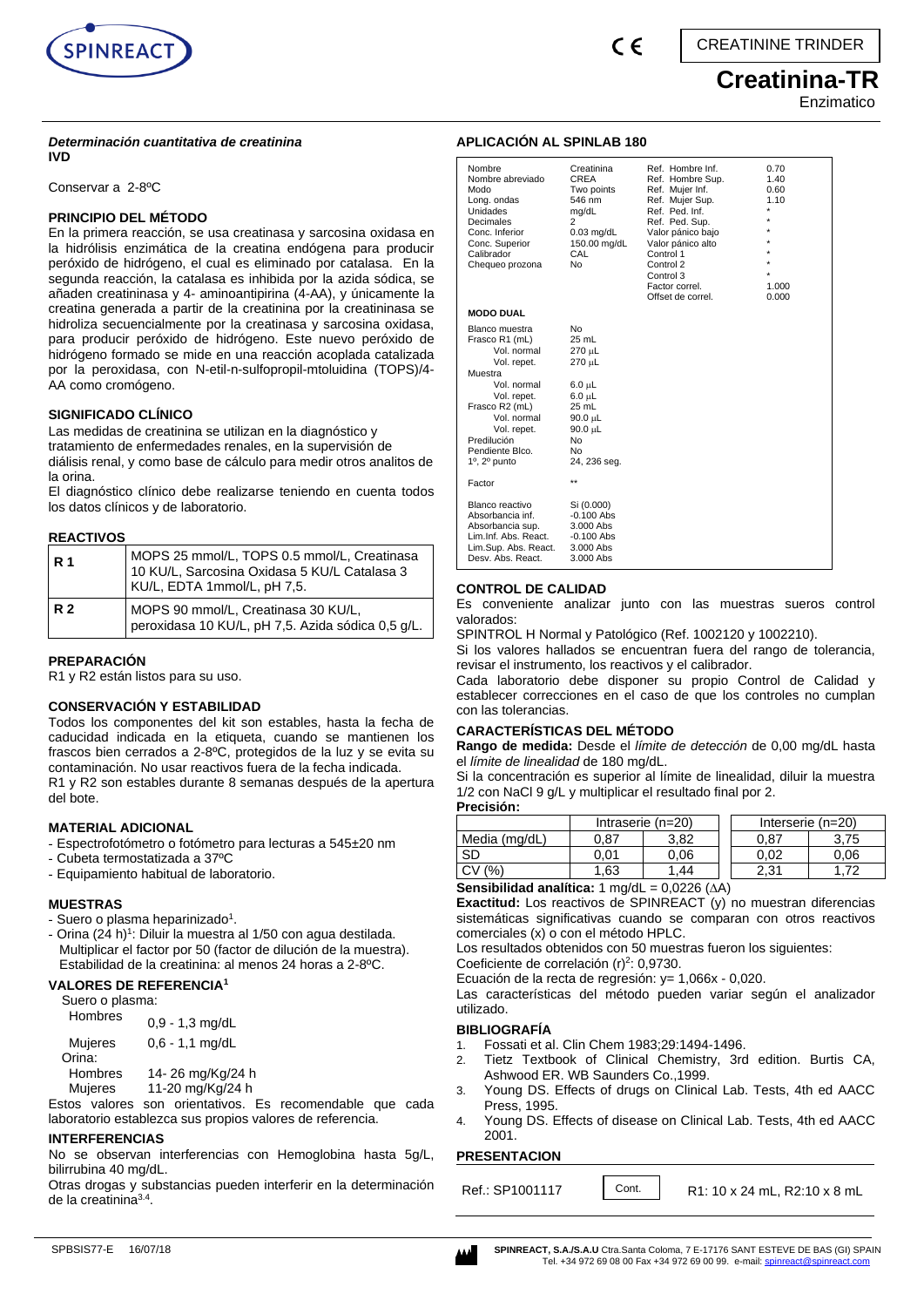

# **Créatinine-TR**  Enzymatique

### *Détermination quantitative de créatinine*  **IVD**

Conserver à 2 - 8ºC.

# **PRINCIPE DE LA MÉTHODE**

Dans la première réaction, nous utilisons de la créatinase oxydase dans l'hydrolyse enzymatique de la créatine endogène pour produire du peroxyde d'hydrogène, qui est éliminé par catalase. Dans la seconde réaction, la catalase est inhibée par l'azoture de sodium, on ajoute de la créatinase et 4-aminoantipyrine (4-AA), et seulement la créatine générée à partir de la créatinine par la créatinase on hydrolyse séquentiellement par la créatinase y sarcosine oxydase, pour produire du peroxyde d'hydrogène. Ce nouveau peroxyde d'hydrogène formé est mesuré dans une réaction accouplée catalysée par la peroxydase, avec N-éthyle-nsulfopropyle-m-toluidine (TOPS)/4-AA comme chromogène.

### **SIGNIFICATION CLINIQUE**

La créatinine est le résultat de la dégradation de la créatine, composant des muscles et elle peut être transformée en ATP source d'énergie pour les cellules.

La production de créatinine dépend de la modification de la masse musculaire. Elle varie peu et les niveaux sont généralement très stables.

Elle s'élimine par les reins. Dans une insuffisance rénale progressive il y a une rétention d'urée, de créatinine et d'acide urique dans le sang.

Des niveaux élevés de créatinine sont indicatifs de pathologie rénale<sup>2</sup>.

Le diagnostic clinique doit être réalisé en prenant en compte toutes les données cliniques et de laboratoire.

### **RÉACTIFS**

| <b>R</b> 1 | MOPS 25 mmol/L, TOPS 0,5 mmol/L,<br>Créatinase 10 KU/L, Sarcosine Oxydase 5<br>KU/L Catalase 3 KU/L, EDTA 1mmol/L, pH7,5. |
|------------|---------------------------------------------------------------------------------------------------------------------------|
| <b>R2</b>  | MOPS 90 mmol/L, Créatinase 30 KU/L,<br>Peroxydase 10 KU/L, pH 7,5. Azoture de<br>sodium 0,5 g/L.                          |

### **PRÉPARATION**

R1 et R2 sont prêts à être utilisés.

### **CONSERVATION ET STABILITÉ**

Tous les composants du kit sont stables jusqu'à la date d'expiration indiquée sur l'étiquette, quand les flacons sont gardés bien fermés à 2-8ºC, à l'abri de la lumière et que leur contamination est évitée. Ne pas utiliser des réactifs au-delà de la date indiquée.

R1 et R2 sont stables pendant 8 semaines après l'ouverture du flacon.

# **MATÉRIEL SUPPLÉMENTAIRE**

- Auto-analyseur SPINLAB 180.
- Équipement habituel de laboratoire.

### **ÉCHANTILLONS**

- Sérum ou plasma hépariné<sup>1</sup>.
- Urine (24 h) <sup>1</sup>: Diluer l'échantillon à 1/50 avec de l'eau distillée. Multiplier le résultat par 50 (facteur de dilution de l'échantillon). Stabilité de la créatinine : au moins 24 heures à 2-8°C

# **VALEURS DE RÉFÉRENCE<sup>1</sup>**

Sérum ou plasma :

| Hommes<br>Femmes | $0,9 - 1,3$ mg/dL<br>$0,6 - 1,1$ mg/dL |
|------------------|----------------------------------------|
| Urine :          |                                        |
|                  |                                        |

Hommes 14 - 26 mg/Kg/24 h

Femmes 11 -20 mg/Kg/24 h

Ces valeurs sont indicatives. Il est conseillé que chaque laboratoire établisse ses propres valeurs de référence.

### **INTERFERENCES**

Aucune interférence n'est observée avec l'hémoglobine jusqu'à 5g/L, bilirubine 40 mg/dL.

Plusieurs médicaments ont été décrits ainsi que d'autres substances qui interfèrent dans la détermination de la créatinine<sup>3,4</sup>.



### **APPLICATION AU SPINLAB 180**

| Name<br>Abbr. Name<br>Mode<br>Wavelength<br>Units<br>Decimals<br>Low Conc.<br>High Conc.<br>Calibrator name<br>Cut-off                                                   | Creatinine<br>CREA<br>Twopoints<br>546 nm<br>mg/dL<br>2<br>$0.03$ mg/dL<br>150.0 mg/dL<br>CAL<br>No | Ref. male low<br>Ref. male high<br>Ref. female low<br>Ref. female high<br>Ref. Ped. Low<br>Ref. Ped. High<br>Control 1<br>Control 2<br>Control 3<br>Correlat, factor<br>Correlat, offset | 0.70<br>1.40<br>0.60<br>1.10<br>1.000<br>0.000 |
|--------------------------------------------------------------------------------------------------------------------------------------------------------------------------|-----------------------------------------------------------------------------------------------------|------------------------------------------------------------------------------------------------------------------------------------------------------------------------------------------|------------------------------------------------|
| <b>DUAL MODE</b>                                                                                                                                                         |                                                                                                     |                                                                                                                                                                                          |                                                |
| Sample blank<br>R1 bottle (mL)<br>normal volume<br>rerun volume<br>Sample<br>normal volume<br>rerun volume<br>Vol. repet.<br>R <sub>2</sub> bottle (mL)<br>normal volume | No<br>$25$ mL<br>270 µL<br>270 µL<br>6.0 µL<br>6.0 µL<br>$3.0 \mu L$<br>25 mL<br>90.0 µL            |                                                                                                                                                                                          |                                                |
| rerun volume<br>Predilución<br>Point one, two                                                                                                                            | 90.0 µL<br>No<br>24, 236 sec.                                                                       |                                                                                                                                                                                          |                                                |
| Factor                                                                                                                                                                   | $\star\star$                                                                                        |                                                                                                                                                                                          |                                                |
| Reagent blank<br>Low Absorbance<br>High Absorbance<br>R. Abs. L. Limit<br>R. Abs. H. Limit                                                                               | Yes (0.000)<br>$-0.100$ Abs<br>3.000 Abs<br>$-0.100$ Abs<br>3.000 Abs                               |                                                                                                                                                                                          |                                                |

### **CONTRÔLE DE QUALITÉ**

Il convient d'analyser avec les échantillons de sérums de contrôle évalués :

SPINTROL H Normal et pathologique (Réf. 1002120 et 1002210).

Si les valeurs trouvées sont en dehors de la gamme de tolérance, il faut vérifier l'instrument, les réactifs et le calibreur.

Chaque laboratoire doit disposer de son propre Contrôle de qualité et établir des corrections dans le cas où les contrôles ne sont pas conformes aux tolérances exigées.

### **CARACTÉRISTIQUES DE LA MÉTHODE**

**Gamme de mesure :** depuis la *limite de détection* de 0,00mg/dL jusqu'à la *limite de linéarité* de 180 mg/dL.

Si la concentration de l'échantillon est supérieure à la limite de linéarité, diluer l'échantillon 1/2 avec NaCl 9 g/L et multiplier le résultat final par 2. **Précision :**

|                     | Intra-série ( $n = 20$ ) |      |  | Inter-série ( $n = 20$ ) |      |  |
|---------------------|--------------------------|------|--|--------------------------|------|--|
| Moyenne (mgl/L)     | 0.87                     | 3.82 |  | 0.87                     | 3.75 |  |
| SD                  | 0.01                     | 0.06 |  | 0.02                     | 0.06 |  |
| $(%^{(0)})(\theta)$ | .63                      | .44  |  | 2.31                     |      |  |

# **Sensibilité analytique :** 1 mg/dL = 0,0226 (A)

**Précision :** Les réactifs SPINREACT (y) ne montrent pas de différences systématiques significatives quand ils sont comparés à d'autres réactifs commerciaux (x) ou avec la méthode HPLC.

Les résultats obtenus avec 50 échantillons ont été les suivants :

Coefficient de corrélation  $(r)^2$ : 0,9730.

Équation de la droite de régression : y = 1,066x – 0,020

Les caractéristiques de la méthode peuvent varier selon l'analyseur utilisé.

### **BIBLIOGRAPHIE**

- 1. Fossati et al. Clin Chem 1983;29:1494-1496.
- 2. Tietz Text book of Clinical Chemistry, 3rd edition. Burtis CA, Ashwood ER. WB Saunders Co.,1999.
- 3. Young DS. Effects of drugs on Clinical Lab. Tests, 4th ed AACC Press, 1995.
- 4. Young DS. Effects of disease on Clinical Lab. Tests, 4th ed AACC 2001.

### **PRÉSENTATION**

| Ref.: SP1001117 | Cont. | R1: 10 x 24 mL, R2:10 x 8 mL |
|-----------------|-------|------------------------------|
|                 |       |                              |

SPBSIS77-F 23/03/20 **SPINREACT, S.A./S.A.U** Ctra. Santa Coloma, 7 E-17176 SANT ESTEVE DE BAS (GI) ESPAGNE<br>Tel. +34 972 69 08 00 Fax +34 972 69 08 99. E-mail : <u>spinreact.com</u>